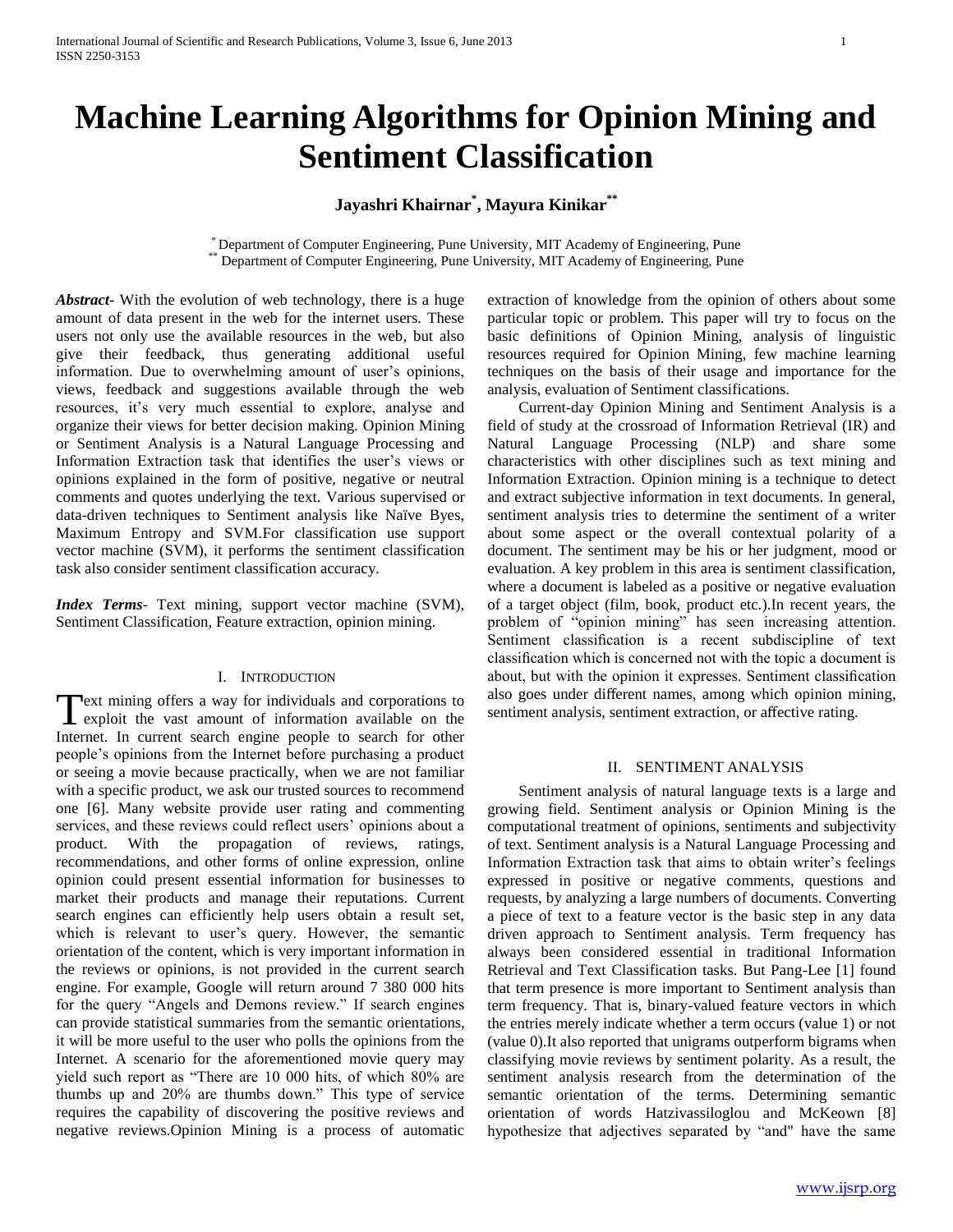polarity, while those separated by "but" have opposite polarity .Starting with small seed lists, this information is used to group adjectives into two clusters such that maximum constraints are satisfied. Sentiment classification is a recent sub discipline of text classification which is concerned not with the topic a document is about, but with the opinion it expresses. Functional to the extraction of opinions from text is the determination of the orientation of "subjective" terms contained in text, i.e. the determination of whether a term that carries opinionated content has a positive or a negative connotation [2]. Esuli and Sebastiani proposed new method for determining the orientation of subjective terms. The method is based on the quantitative analysis of the glosses of such terms, i.e. the definitions that these terms are given in online dictionaries, and on the use of the resulting term representations for semi-supervised term classification. Sentiment classification can be divided into several specific subtasks: determining subjectivity, determining orientation, determining the strength of orientation [2]. Esuli and Sebastiani [4] described SENTIWORDNET, which is a lexical resource in which each WordNet synset is associated with three numerical scores, i.e., Obj(s), Pos(s), and Neg(s), thus describing how objective, positive, and negative the terms contained in the synset.

 Traditionally, sentiment classification can be regarded as a binary-classification task [1], [5].Dave,Lawrence,Pennock [5] use structured reviews for testing and training, identifying appropriate features and scoring methods from information retrieval for determining whether reviews are positive or negative. These results perform as well as traditional machine learning method then use the classifier to identify and classify review sentences from the web, where classification is more difficult. Various supervised or data-driven techniques to Sentiment analysis like Naïve Byes, Maximum Entropy and SVM. Pang Lee [1] compared the performance of Naïve Bayes, Maximum Entropy and Support Vector Machines in Sentiment analysis on different features like considering only unigrams, bigrams, combination of both, incorporating parts of speech and position information, taking only adjectives etc. It is observed from the results that:

 a. Feature presence is more important than feature frequency.

b. Using Bigrams the accuracy actually falls.

 c. Accuracy improves if all the frequently occurring words from all parts of speech are taken, not only Adjectives.

d. Incorporating position information increases accuracy.

 e. When the feature space is small, Naïve Bayes performs better than SVM. But SVM's perform better when feature space is increased.

 According to their experiment, SVMs tended to do the best, and unigram with presence information turns out to be the most effective feature. In recent years, some researchers have extended sentiment analysis to the ranking problem, where the goal is to assess review polarity on a multipoint scale. Goldberg and Zhu [7] proposed a graph-based semi supervised learning algorithm to address the sentiment-analysis task of rating inference and their experiments showed that considering unlabeled reviews in the learning process can improve rating inference performance.

## III. MACHINE LEARNING APPROACHES

 The aim of Machine Learning is to develop an algorithm so as to optimize the performance of the system using example data or past experience. The Machine Learning provides a solution to the classification problem that involves two steps:

1) Learning the model from a corpus of training data

 2) Classifying the unseen data based on the trained model. In general, classification tasks are often divided into several subtasks:

- 1) Data preprocessing
- 2) Feature selection and/or feature reduction
- 3) Representation
- 4) Classification
- 5) Post processing

 Feature selection and feature reduction attempt to reduce the dimensionality (i.e. the number of features) for the remaining steps of the task. The classification phase of the process finds the actual mapping between patterns and labels (or targets). Active learning, a kind of machine learning is a promising way for sentiment classification to reduce the annotation cost. The following are some of the Machine Learning approaches commonly used for Sentiment Classification [10].

## 4.1 **Naive Bayes Classification**

 It is an approach to text classification that assigns the class  $c^*$  = argmaxc P(c | d), to a given document d. A naive Bayes classifier is a simple probabilistic classifier based on Bayes' theorem and is particularly suited when the dimensionality of the inputs are high. Its underlying probability model can be described as an "independent feature model". The Naive Bayes (NB) classifier uses the Bayes' rule Eq. (1),

$$
P(c | d) = \frac{P(c)P(d | c)}{P(d)}\tag{1}
$$

Where,  $P$  (d) plays no role in selecting  $c^*$ . To estimate the term P(d|c), Naive Bayes decomposes it by assuming the fi's are conditionally independent given d's class as in Eq.(2),

$$
P_{\text{AB}}(c \mid d) = \frac{P(c) \prod_{i=1}^{m} P(f_i \mid c)^{r_i(d)}}{P(d)} \tag{2}
$$

 Where, m is the no of features and fi is the feature vector. Consider a training method consisting of a relative-frequency estimation  $P(c)$  and  $P(f_i | c)$ . Despite its simplicity and the fact that its conditional independence assumption clearly does not hold in real-world situations, Naive Bayes-based text categorization still tends to perform surprisingly well; indeed, Naive Bayes is optimal for certain problem classes with highly dependent features.

## 4.2 **Maximum Entropy**

 Maximum Entropy (ME) classification is yet another technique, which has proven effective in a number of natural language processing applications. Sometimes, it outperforms Naive Bayes at standard text classification. Its estimate Of P(c | d) takes the exponential form as in Eq. (3) [10],

$$
P_{ME}(c | d) = \frac{1}{Z(d)} \exp(\sum_{i} \lambda_{i,c} F_{i,c}(d, c))
$$
 (3)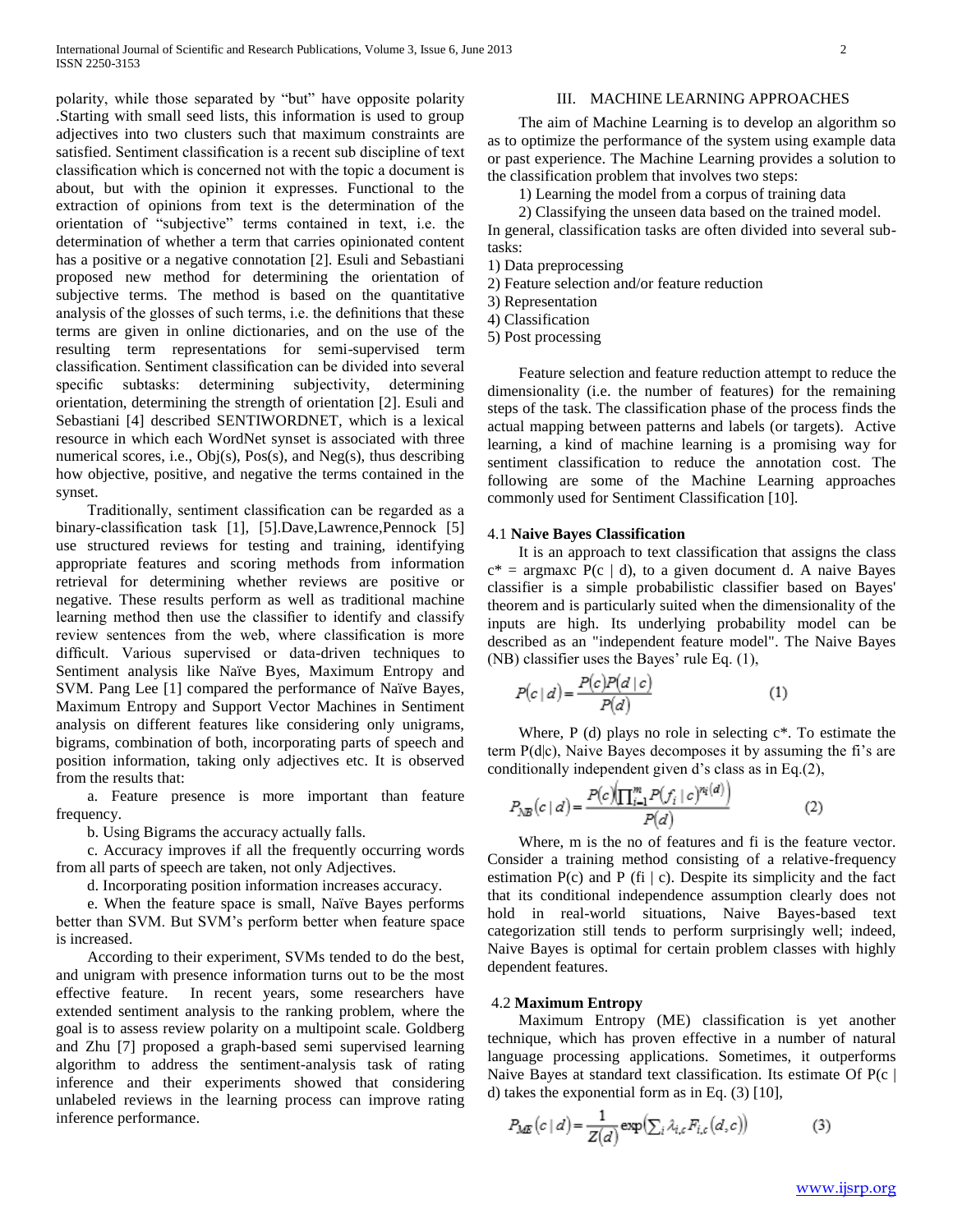International Journal of Scientific and Research Publications, Volume 3, Issue 6, June 2013 3 ISSN 2250-3153

 Where, Z (d) is a normalization function. Fi, c is a feature/class function for feature fi and class c, as in Eq. (4),

$$
F_{i,c}(d,c') = \begin{cases} 1 & n_i(d) > 0 \text{ and } c' = c \\ 0 & \text{otherwise} \end{cases}
$$
 (4)

 $\epsilon \rightarrow \infty$ 

 For instance, a particular feature/class function might fire if and only if the bigram "still hate" appears and the document's sentiment is hypothesized to be negative. Importantly, unlike Naive Bayes, Maximum Entropy makes no assumptions about the relationships between features and so might potentially perform better when conditional independence assumptions are not met.

## 4.3 **Support Vector Machines**

 Support vector machines (SVMs) have been shown to be highly effective at traditional text categorization, generally outperforming Naive Bayes. They are large-margin, rather than probabilistic, classifiers, in contrast to Naive Bayes and Maximum Entropy. In the two-category case, the basic idea behind the training procedure is to find a maximum margin hyperplane, represented by vector w, that not only separates the document vectors in one class from those in the other, but for which the separation, or margin, is as large as possible. This corresponds to a constrained optimization problem; letting  $ci \&$ {1, −1} (corresponding to positive and negative) be the correct class of document dj, the solution can be written as in Eq. (5) [10],

$$
\vec{w} := \sum_{j} \alpha_j c_j \vec{d}_j, \quad \alpha_j \ge 0
$$
 (5)

 Where, the αj's are obtained by solving a dual optimization problem. That dj such that αj is greater than zero are called support vectors, since they are the only document vectors contributing to w. Classification of test instances consists simply of determining which side of w's hyperplane they fall on.

 Support vector machines were introduced in [3] (Vapnik) and basically attempt to find the best possible surface to separate positive and negative training samples. Support Vector Machines (SVMs) are supervised learning methods used for classification. In this project, SVM is used for sentiment classification. First module is sentiment analysis and Support vector machines perform sentiment classification task on review data. The goal of a Support Vector Machine (SVM) classifier is to find a linear hyperplane (decision boundary) that separates the data in such a way that the margin is maximized. Look at a two class separation problem in two dimensions like the one illustrated in figure 1, observe that there are many possible boundary lines to separate the two classes. Each boundary has an associated margin. The rationale behind SVM's is that if we choose the one that maximizes the margin we are less likely to misclassify unknown items in the future.



## **Figure 1: Different boundary decisions are possible to separate two classes in two dimensions. Each boundary has an associated margin.**

#### **What SVM is used for?**

wx′+b=-1 a

 SVM is primarily used for categorization. Some examples of SVM usage include bioinformatics, signature/hand writing recognition, image and text classification, pattern recognition, and e-mail spam categorization. Many research documents such as the ones mentioned above have shown that SVM can classify reasonably well. In this project, SVM is used for text classification. Text classification is a method used to put text into meaningful groups. Besides SVM, there are many other methods for text classification such as Bayes and k-Nearest Neighbor. Based on many research papers (Joachims, T., 1998), SVM outperforms many, if not all, popular methods for text classification. The studies also show that SVM is effective, accurate, and can work well with small amount of training data [12].

## **How SVM Works**

 The idea for SVM is to find a boundary (known as a hyperplane) or boundaries that separate clusters of data. SVM does this by taking a set of points and separating those points using mathematical formulas. The following figure illustrates the data flow of SVM.



**Figure 2: SVM Process Flow**

 In Figure 2, data are input in an input space that cannot be separated with a linear hyperplane. To separate the data linearly, points are map to a feature space using a kernel method. Once the data in the feature space are separate, the linear hyperplane gets map back to the input space and it is shown as a curvy non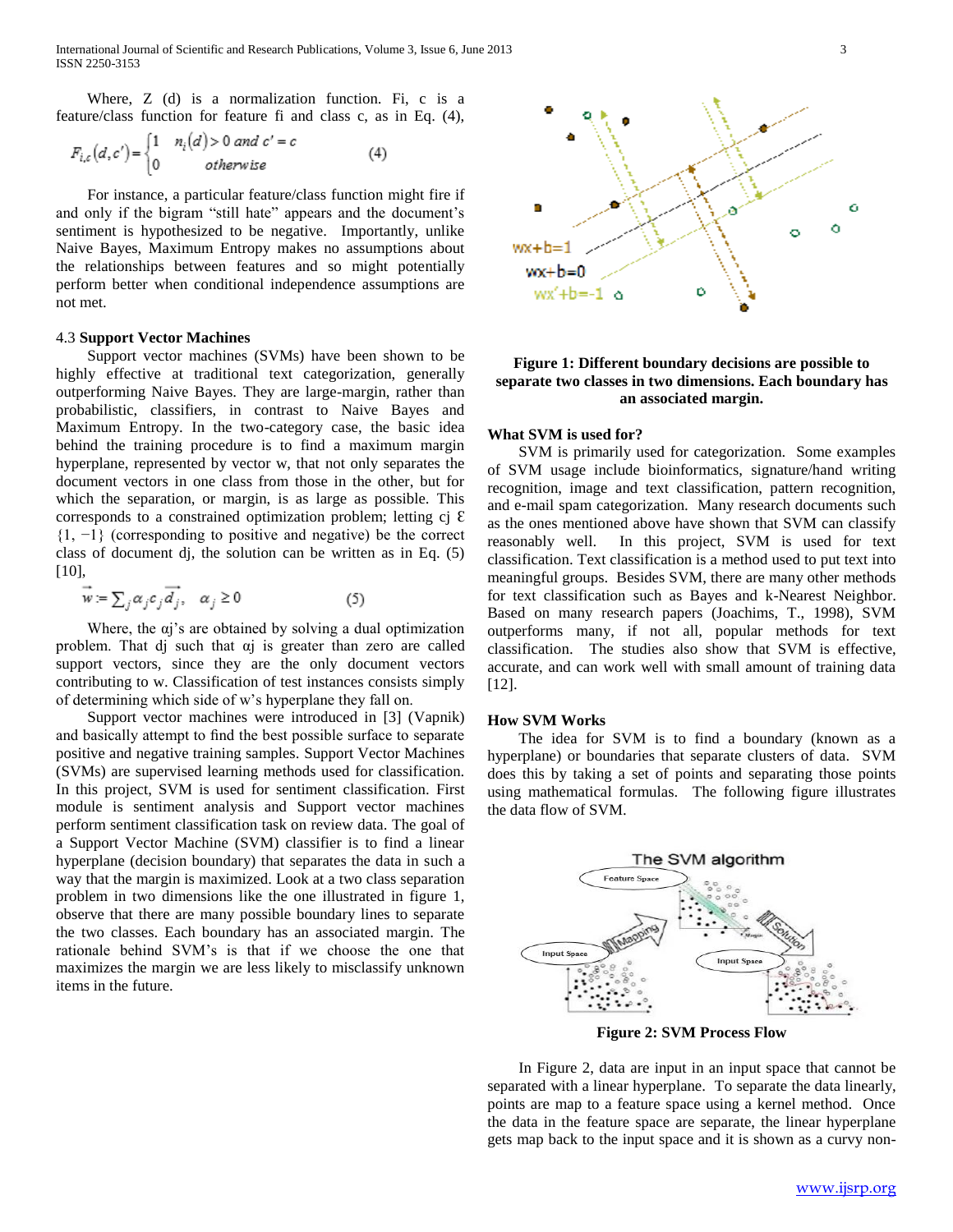linear hyperplane. This process is what makes SVM amazing. The SVM's algorithm first starts learning from data that has already been classified, which is represented in numerical labels (e.g. 1, 2, 3, etc.) with each number representing a category. SVM then groups the data with the same label in each convex hull. From there, it determines where the hyperplane is by calculating the closest points between the convex hulls (Bennett, K. P., & Campbell, C., 2000). Once SVM determines the points that are closest to each other, it calculates the hyperplane, which is a plane that separates the labels.

## **Simple SVM Example**

 Let us use a few simple points to illustrate the concept of SVM. The following example is similar to Dr. Guestrin's lecture (Guestrin, C., 2006). Given the following points with corresponding classes (labels) in Figure 3, find a hyperplane that separated the points [12].

Table 1: Simple Data in 1-Dimension

| Class |  |
|-------|--|
| +     |  |
|       |  |
|       |  |
| ┻     |  |

| $\begin{array}{c} \n \text{1} \text{Class} + 1 \\ \hline\n \text{1} \text{Class} - 1\n \end{array}$ | <b>Input Space</b> |  |
|-----------------------------------------------------------------------------------------------------|--------------------|--|
|                                                                                                     |                    |  |

**Figure 3: Simple Data in an Input Space**

 As Figure 3 shows, these points lay on a 1-dimensional plane and cannot be separated by a linear hyperplane. The first step is to find a kernel that maps the points into the feature space, then within the feature space, find a hyperplane that separates the points. A simple kernel that would do the trick is  $\Phi(X1) = (X1,$ X12). This kernel is actually a polynomial type. As the reader sees, this kernel will map the points to a 2-dimensional feature space by multiplying the points to the power of 2. From calculating the kernels, we get  $(0, 0, +1)$ ,  $(1, 1, -1)$ ,  $(2, 4, -1)$ ,  $(3,$ 9, +1) [12].

**Table 2: Simple Data in 2-Dimension**

| Class |  |
|-------|--|
|       |  |
|       |  |
|       |  |
|       |  |



**Figure 4: Simple Data in a Feature**

The next step is finding a hyperplane

 $\langle w \cdot x \rangle + b = +1$  (positive labels) (1)  $\langle w \cdot x \rangle + b = -1$  (negative labels) (2)  $\langle w \cdot x \rangle + b = 0$  (hyperplane) (3)

 From these equations, find the unknowns, w and b. Expanding the equations for the SVM problem will get:

 $w1x1 + w2x2 + b = +1$  $w1x1 + w2x2 + b = -1$ 

 $w1x1 + w2x2 + b = 0$ 

Solve w and b for the positive labels using equation,  $w1x1 +$  $w2x2 + b = +1.$ 

- $w1x1 + w2x2 + b = +1$
- $\div 10 + w20 + b = +1$
- $-13 + w29 + b = +1$

Solve w and b for the negative labels using equation,  $w1x1$  $+ w2x2 + b = -1.$ 

 $w1x1 + w2x2 + b = -1$ 

- $\bigstar 1 + w^21 + b = -1$
- $\div 12 + w24 + b = -1$

By using linear algebra, we find that the solution is  $w1 = -3$ ,  $w2 = 1$ ,  $b = 1$ , which satisfies the above equations. Many times, there is more than one solution or there may be no solution, but SVM can find the optimal solution that returns a hyperplane with the largest margin. With the solutions:  $w1 = -3$ ,  $w2 = 1$ ,  $b = 1$ , positive plane, negative plane, and hyperplane can be calculated.

**Table 3: Calculation Results of Positive, Negative, and Hyperplane**

| <u>ny perpiane</u> |                                                                 |    |                        |                                                                 |                |             |                                                                |    |    |  |
|--------------------|-----------------------------------------------------------------|----|------------------------|-----------------------------------------------------------------|----------------|-------------|----------------------------------------------------------------|----|----|--|
| Positive Plane:    |                                                                 |    | <b>Negative Plane:</b> |                                                                 |                | Hyperplane: |                                                                |    |    |  |
|                    | $\langle \mathbf{w} \cdot \mathbf{x} \rangle + \mathbf{b} = +1$ |    |                        | $\langle \mathbf{w} \cdot \mathbf{x} \rangle + \mathbf{b} = -1$ |                |             | $\langle \mathbf{w} \cdot \mathbf{x} \rangle + \mathbf{b} = 0$ |    |    |  |
|                    | $W_1X_1 + W_2X_2 + b = +1$                                      |    |                        | $W_1X_1 + W_2X_2 + b = -1$                                      |                |             | $W_1X_1 + W_2X_2 + b = 0$                                      |    |    |  |
|                    | $\rightarrow -3x_1 + 1x_2 + 1 = +1$                             |    |                        | $\rightarrow -3x_1 + 1x_2 + 1 = -1$                             |                |             | $\rightarrow -3x_1 + 1x_2 + 1 = 0$                             |    |    |  |
|                    | $\rightarrow x_2 = 3x_1$                                        |    |                        | $\rightarrow$ X <sub>2</sub> = -2 + 3x <sub>1</sub>             |                |             | $\rightarrow x_2 = 1 + 3x_1$                                   |    |    |  |
|                    |                                                                 |    |                        |                                                                 |                |             |                                                                |    |    |  |
|                    | X1                                                              | Х2 |                        | X1                                                              | $\mathsf{X}_2$ |             |                                                                | X1 | Х2 |  |
|                    |                                                                 |    |                        |                                                                 | -2             |             |                                                                |    |    |  |
|                    |                                                                 | 3  |                        |                                                                 |                |             |                                                                |    |    |  |
|                    |                                                                 | 6  |                        |                                                                 |                |             |                                                                |    | 5  |  |
|                    | ٩                                                               | 9  |                        |                                                                 |                |             |                                                                |    | 8  |  |
|                    |                                                                 |    |                        |                                                                 |                |             |                                                                |    |    |  |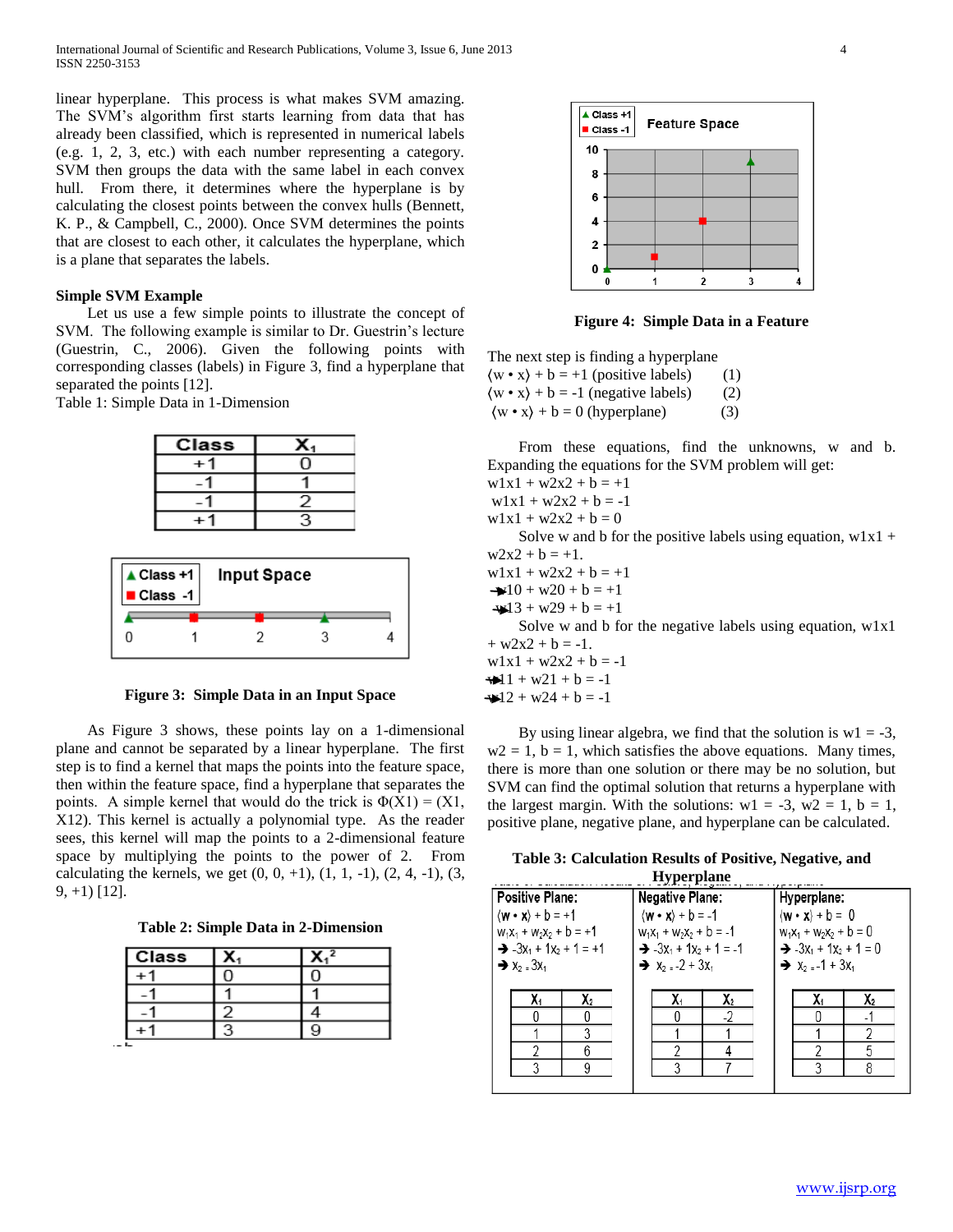International Journal of Scientific and Research Publications, Volume 3, Issue 6, June 2013 5 ISSN 2250-3153



**Figure 5: Simple Data in a Feature Space Separated by a Hyperplane**

 Thus, we have the model that contains the solution for w and b and with margin  $2/\sqrt{(w \cdot w)}$ . The margin is calculated as follow.  $2/\sqrt{(w \cdot w)(4)}$ 

 $2\blacktriangleright$  (-32 + 12)  $\blacktriangleright$   $\blacktriangleleft$   $\text{Argin} = 0.632456$ 

 In SVM, this model is used to classify new data. With the solutions, new data can be classified into category. For example, if the result is less than or equal -1, the new data belongs to the -1 class and if the result is greater than or equal to  $+1$ , the new data belongs to the  $+1$  class.

 LIBSVM is a well-known library for SVM that is developed by Chih-Chung Chang and Chih-Jen Lin. LIBSVM is a library for Support Vector Machines (SVMs).LIBSVM is an integrated software for support vector classification, (C-SVC, nu-SVC), regression (epsilon-SVR, nu-SVR) and distribution estimation (one-class SVM) [9]. It supports multi-class classification. LIBSVM involves two steps: first, training a data set to obtain a model and second, using the model to predict information of a testing data set. SVM procedure includes Transform data to the format of an SVM package, Conduct simple scaling on the data, Select model here use linear formula, Use cross-validation to find the best parameter, Use the best parameter to train the whole training set and Test.

## IV. EVALUATION OF SENTIMENT CLASSIFICATION

 In general, the performance of sentiment classification is evaluated by using four indexes. They are Accuracy, Precision, Recall and F1-score [11]. The common way for computing these indexes is based on the confusion matrix as shown below:

| #               | Predicted positives     | Predicted negatives     |
|-----------------|-------------------------|-------------------------|
| Actual positive | Number of True          | Number of False         |
| instances       | Positive instances (TP) | Negative instances (FN) |
| Actual negative | Number of False         | Number of True          |
| instances       | Positive instances (FP) | Negative instances (TN) |

**Table 4: Confusion Matrix**

These indexes can be defined by the following equations:

 $TN + TP$  $Accuracy =$  $\overline{TN + TP + FP + FN}$ 

$$
\text{Precision} = \frac{TP}{TP + FP}
$$

• Recall = 
$$
\frac{TP}{TP + FN}
$$

• 
$$
F1 = \frac{2 \times \text{Pr} \, e \, \text{cision} \times \text{Re} \, \text{call}}{\text{Pr} \, \text{ecision} + \text{Re} \, \text{call}}
$$

 Accuracy is the portion of all true predicted instances against all predicted instances. An accuracy of 100% means that the predicted instances are exactly the same as the actual instances. Precision is the portion of true positive predicted instances against all positive predicted instances. Recall is the portion of true positive predicted instances against all actual positive instances. F1 is a harmonic average of precision and recall.

#### V. CONCLUSION

 Some of the machine learning techniques like Naïve Bayes, Maximum Entropy and Support Vector Machines has been discussed. Many of the applications of Opinion Mining are based on bag-of-words, which do not capture context which is essential for Sentiment Analysis. The recent developments in Sentiment Analysis and its related sub- tasks are also presented. The state of the art of existing approaches has been described with the focus on the Sentiment Classification using various Machine learning techniques. This paper introduced and surveyed the field of sentiment analysis and opinion mining. It has been a very active research area in recent years. In fact, it has spread from computer science to management science. Finally, this paper concludes saying that all the sentiment analysis tasks are very challenging. The concept of SVM is explained through a small set of data in a 2-dimenional feature space. With the use of kernel methods, SVM can classify data in high dimensional space. SVM is an excellent method for data classification. Finally, the future challenges and directions so as to further enhance the research in the field of Opinion Mining and Sentiment Classification are discussed.

#### **REFERENCES**

- [1] B. Pang, L. Lee, and S. Vaithyanathan,"Thumbs up?:Sentiment classification using machine learning techniques,"inProc.ACL-02Conf.Empirical Methods Natural Lang. Process., 2002, pp. 79–86.
- [2] A. Esuli and F. Sebastiani, "Determining the semantic orientation of terms through gloss classification," in Proc. 14th ACM Int. Conf. Inf. Knowl.Manage., 2005, pp. 617–624.
- [3] V. N. Vapnik, The Nature of Statistical Learning Theory.New York:Springer-Verlag, 1995.
- [4] A. Esuli and F. Sebastiani, "SENTIWORDNET: A publicly available lexical resource for opinion mining," in Proc. 5th Conf. Lang. Res. Eval., 2006, pp. 417–422.